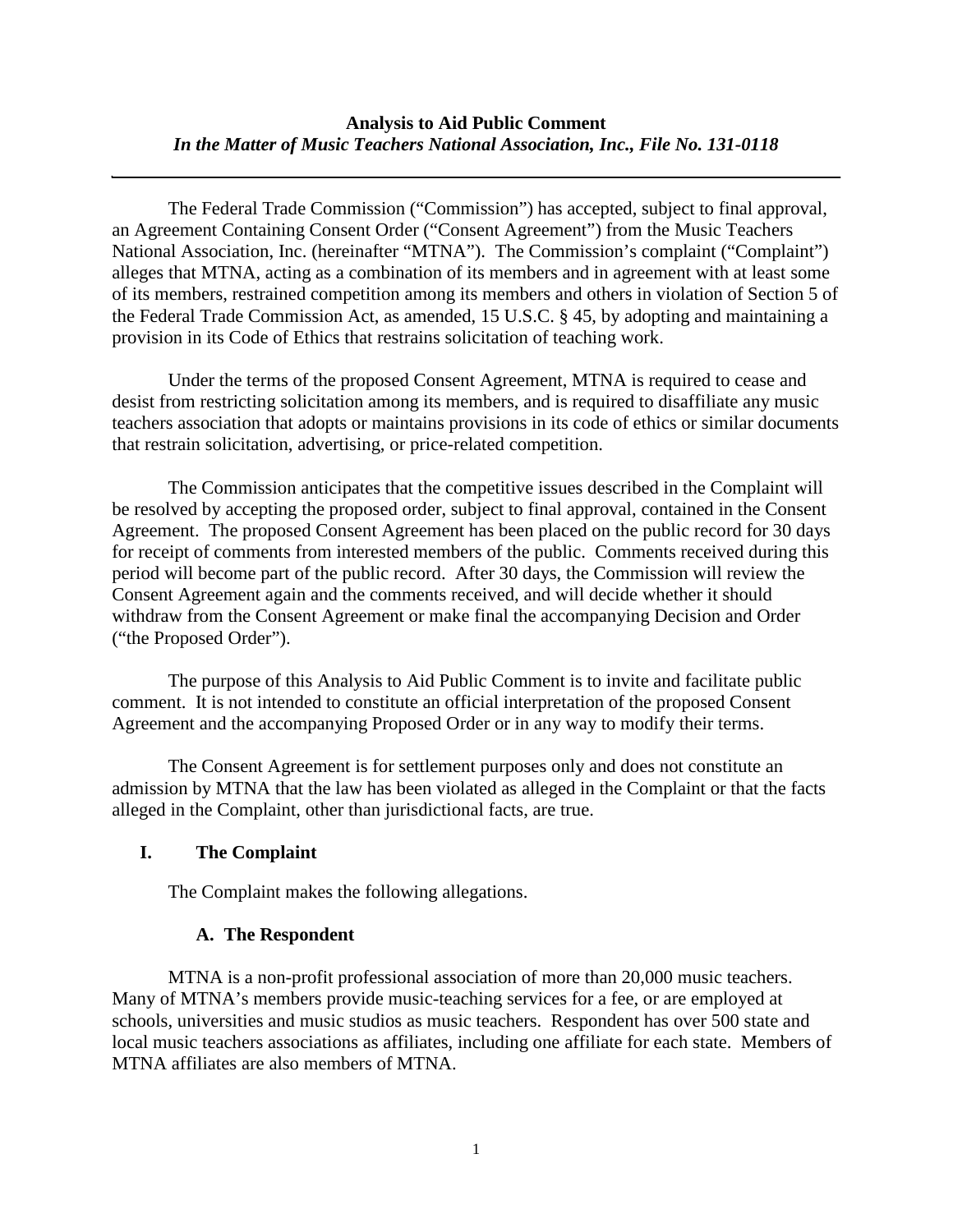MTNA maintains a Code of Ethics applicable to the commercial activities of its members, and encourages its members to follow its Code of Ethics. In 2004, MTNA added the following non-solicitation provision to the section of its Code of Ethics titled "Commitment to Colleagues":

The teacher shall respect the integrity of other teachers' studios and shall not actively recruit students from another studio.

Some MTNA affiliates have the same Code of Ethics that MTNA has, and some have adopted different codes of ethics. Leaders of several state affiliates have exhorted MTNA members to comply with the non-solicitation restraints.

## **B. The Anticompetitive Conduct**

The Complaint alleges that MTNA has violated Section 5 of the Federal Trade Commission Act by restraining through the non-solicitation provision of its Code of Ethics the ability of its members to solicit the clients of competing music teachers. MTNA also established a process for resolving alleged violations of the Code of Ethics, including by encouraging its members to resolve privately disputes arising out of the Code of Ethics, and by establishing a mechanism by which MTNA may sanction violations of the Code of Ethics.

The Complaint alleges that the purpose, effect, tendency, or capacity of the combination, agreement, acts and practices of MTNA has been and is to restrain competition unreasonably and to injure consumers by discouraging and restricting competition among music teachers.

## **II. The Proposed Order**

The Proposed Order has the following substantive provisions. Paragraph II requires MTNA to cease and desist from restraining or declaring unethical the solicitation of teaching work by its members. It also requires MTNA to cease and desist from maintaining a relationship with an affiliate that MTNA knows engages in conduct that restrains solicitation, advertising, or price-related competition by its members.

The Proposed Order does not prohibit MTNA from adopting and enforcing, or maintaining an affiliate relationship with an affiliate that adopts and enforces, reasonable principles (i) to prevent false or deceptive representations, or (ii) to govern the conduct of judges during music competitions sponsored or held by MTNA or its affiliates. The conduct of judges is exempt from the Proposed Order because MTNA has a valid justification for prohibiting solicitation in competitions. MTNA is concerned that if judges could solicit the students they are judging, it could give judges an unfair advantage over other MTNA members, and could adversely affect the integrity of competitions. This exemption is limited to the duration of a competition; prohibitions on pre or post-competition solicitation would violate the Proposed Order.

Paragraph III of the Proposed Order requires MTNA to remove from its organization documents and website any statement inconsistent with the Proposed Order. MTNA also must publicize to MTNA's members, new members, affiliates, new affiliates, leaders, employees, and